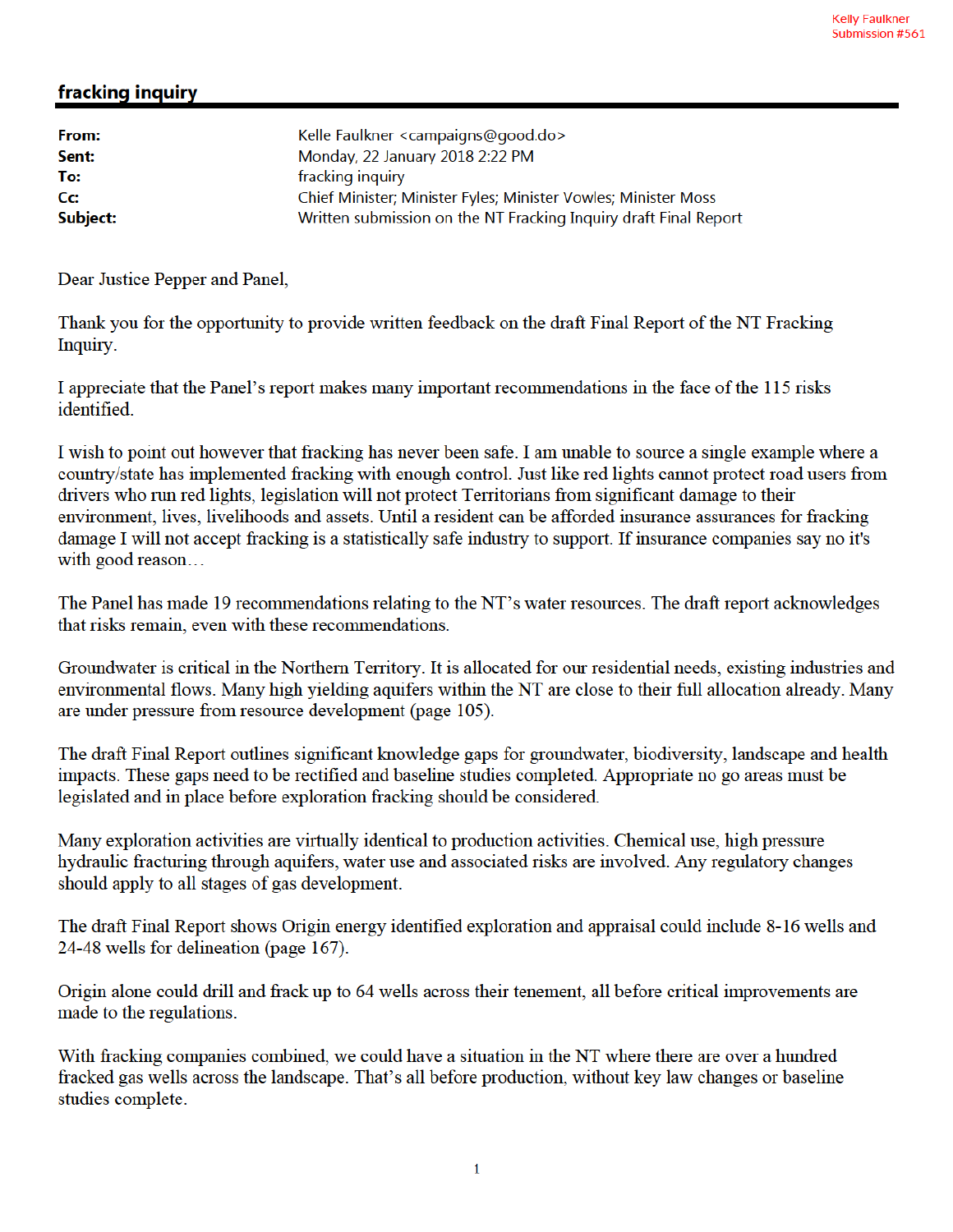Critical studies identifying no go zones will difficult to achieve in an area already littered with fracked gas exploration wells.

I support the swath of new regulations and legislation required to try and protect landholders and water. However, that work needs to happen before the oil and gas industry is permitted to start fracking in the Northern Territory again.

The below critical recommendations must be improved and work completed BEFORE EXPLORATION fracking takes place.

Recommendation 5.1 (Enforceable code of practice for abandonment of onshore gas wells)

Recommendation 5.6 (Wastewater management framework)

Recommendation 7.1 (Water Act amended for shale extraction licence and payment for water)

Recommendation 7.4 (Strategic regional environmental and baseline assessment (SREBA), including a regional groundwater model, be developed and undertaken)

Recommendation 8.4 (Fire management plan and 10 year baseline assessment)

Recommendation 9.2 (Code of practice be developed and implemented for monitoring, detection and reporting of methane emissions)

Recommendation 10.1 (Human Health Risk Assessment prepared and approved)

Recommendation 12.11 (Social impact management plan) This recommendation should also be extended to allow for the legal right to say 'no' to fracking.

Recommendation 14.1 (Design and implement a full cost recovery system for fracking regulation)

Recommendation 14.16 (Legislation to regulate seismic surveys, drilling, hydraulic fracturing, and well abandonment)

Recommendation 14.18 (Fit and proper person test)

Recommendation 15.1 (Strategic regional environmental and baseline assessment (SREBA) undertaken and no go zones implemented)

In the NT there is a saying, "Once you frack you can't go back." Exploration fracking is no different. The studies, legal improvements and no-go zones suggested by the panel are critical. They must be actioned before any further fracking exploration.

Let's not wait until the production phase to put in place critical new regulations and laws. We must avoid delays to the protection of the Northern Territory's water, landscapes and people.

Thank you for considering my feedback on this critical matter for the future of the Northern Territory.

Yours sincerely, Kelle Faulkner Humpty Doo, Northern Territory, 0836, Australia